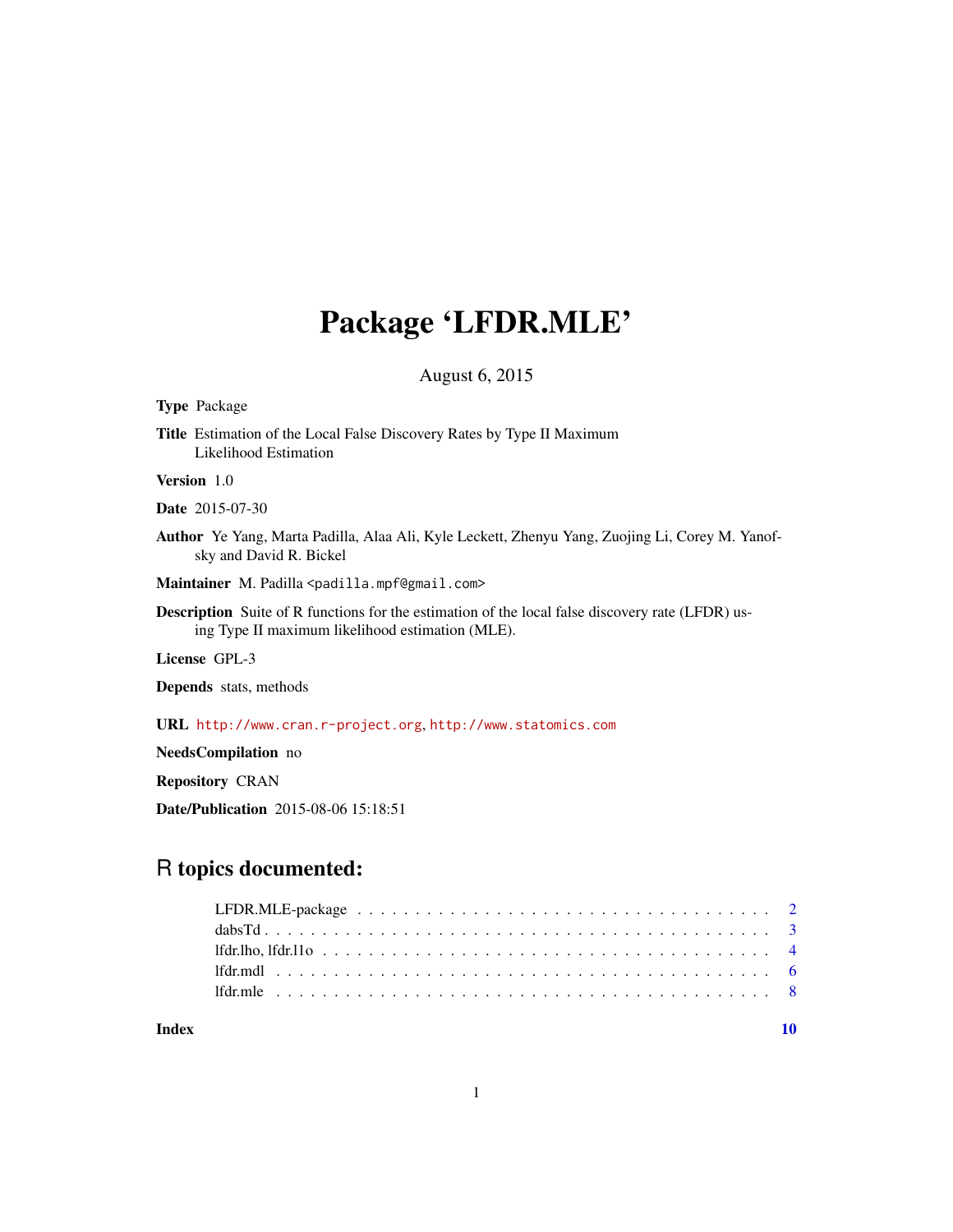<span id="page-1-0"></span>

#### Description

Suite of R functions for the estimation of the local false discovery rate (LFDR) using Type II maximum likelihood estimation (MLE).

#### Details

| Package: | LFDR.MLE                                                |
|----------|---------------------------------------------------------|
| Type:    | Package                                                 |
| Version: | 1.0                                                     |
| Date:    | 2015-07-30                                              |
| License: | $GPI - 3$                                               |
|          | Depends: $R (= 2.14.0)$ , stats, methods                |
| URL:     | http://www.cran.r-project.org, http://www.statomics.com |
|          |                                                         |

#### Author(s)

Code: Ye Yang, Marta Padilla, Zhenyu Yang, Zuojing Li, Corey M. Yanofsky Documentation: Alaa Ali, Kyle Leckett, Marta Padilla Maintainer: D. R. Bickel <dbickel@uOttawa.ca>

### References

Yang, Y., & Bickel, D. R. (2010). Minimum description length and empirical Bayes methods of identifying SNPs associated with disease. Technical Report, Ottawa Institute of Systems Biology, COBRA Preprint Series, Article 74, available at biostats.bepress.com/cobra/ps/art74.

Bickel, D. R. (2010). Minimum description length methods of medium-scale simultaneous inference. arXiv preprint arXiv:1009.5981.

Padilla, M., & Bickel, D. R. (2012). Estimators of the local false discovery rate designed for small numbers of tests. Statistical Applications in Genetics and Molecular Biology, 11(5), art. 4.

```
dFUN<-dabsTd; dfx <- 4
n.alternative <-3; n.null <-4; true.ncp <-7#NOTE: arguments for dFUN are x, df, ncp. If dFUN has other arguments,
#please adapt them. For example:
#dFUN<-function(x,df,ncp){dnorm(x=x,mean=ncp,sd=df)};attr(dFUN,'name')<-'dnorm'
```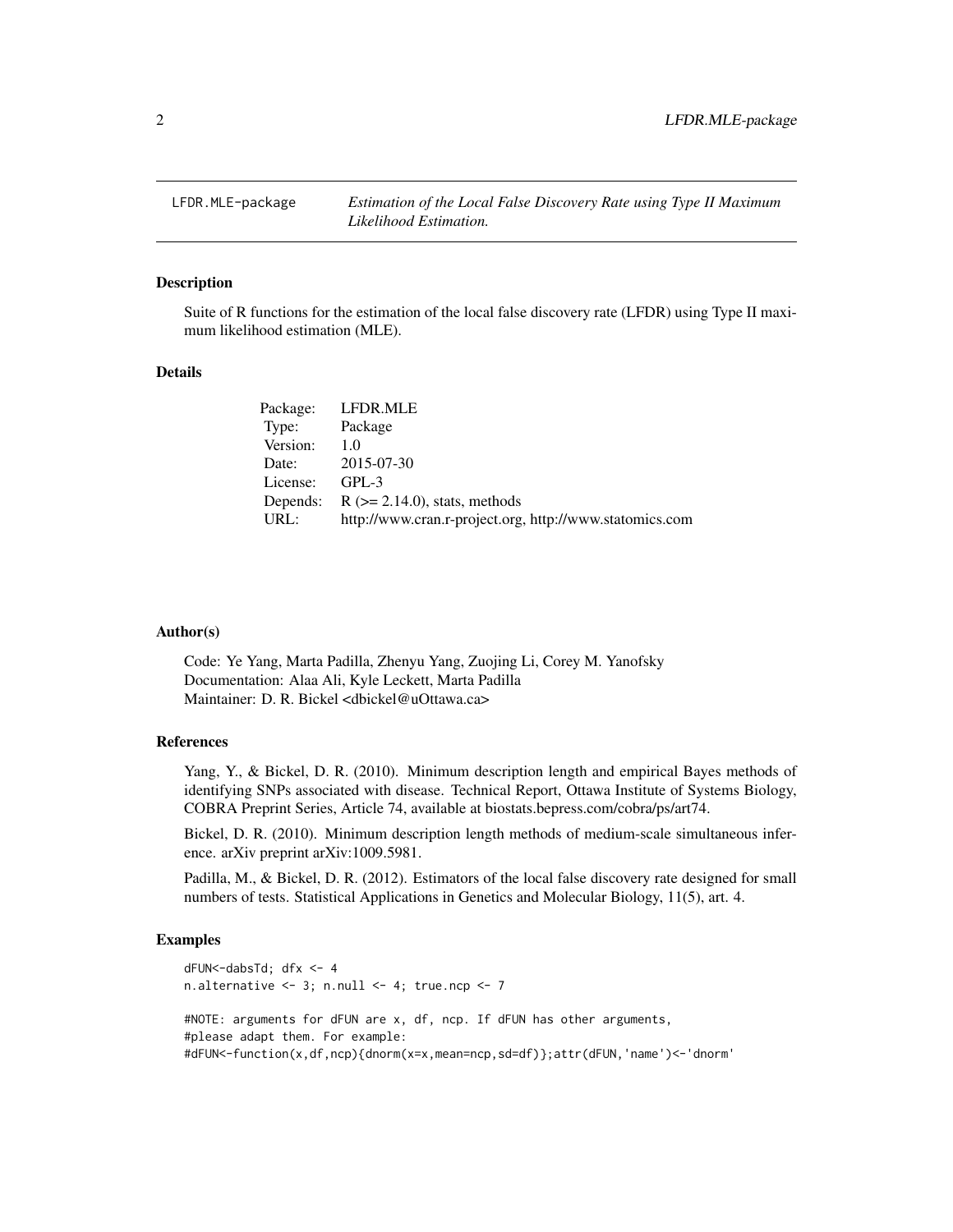#### <span id="page-2-0"></span>dabsTd 3

```
#In the examples, W is the result of the absolute value of the t.test statistics
#on the data
W<-abs(c(rt(n=n.alternative,ncp=true.ncp,df=dfx),rt(n=n.null,ncp=0,df=dfx)))
W[c(1,3,5)]<-NA
z1<-lfdr.mle(x=W,dFUN=dFUN, df=dfx)
z2<-lfdr.mle(x=W,dFUN=dFUN, df=dfx,fixed.p0=0.4,fixed.ncp=4)
z3<-lfdr.mdl(x=W,df=dfx,dFUN=dFUN)
z4<-lfdr.l1o(x=W,df=dfx,dFUN=dFUN)
z5<-lfdr.lho(x=W,df=dfx,dFUN=dFUN,fixed.ncp=5)
z6<-lfdr.lo(x=W,v=1/3,df=dfx,dFUN=dFUN)
z7<-lfdr.mdlo(x=W,v=1/3,df=dfx,dFUN=dFUN)
```
dabsTd *Density of the absolute Student t Distribution.*

# Description

Density of the absolute t distribution with df degrees of freedom and non-centrality parameter ncp.

#### Usage

dabsTd(x, df, ncp =  $0, ...$ )

#### Arguments

| X   | vector of quantiles.                            |
|-----|-------------------------------------------------|
| df  | degrees of freedom $(>0)$ .                     |
| ncp | noncentrality parameter.                        |
|     | arguments to pass to functions dt from basic R. |

# Value

numeric of length equal to the length of x.

# Author(s)

Code: David R. Bickel, Documentation: Alaa Ali, Kyle Leckett, Marta Padilla.

# See Also

Function [dt](#page-0-0) from basic R.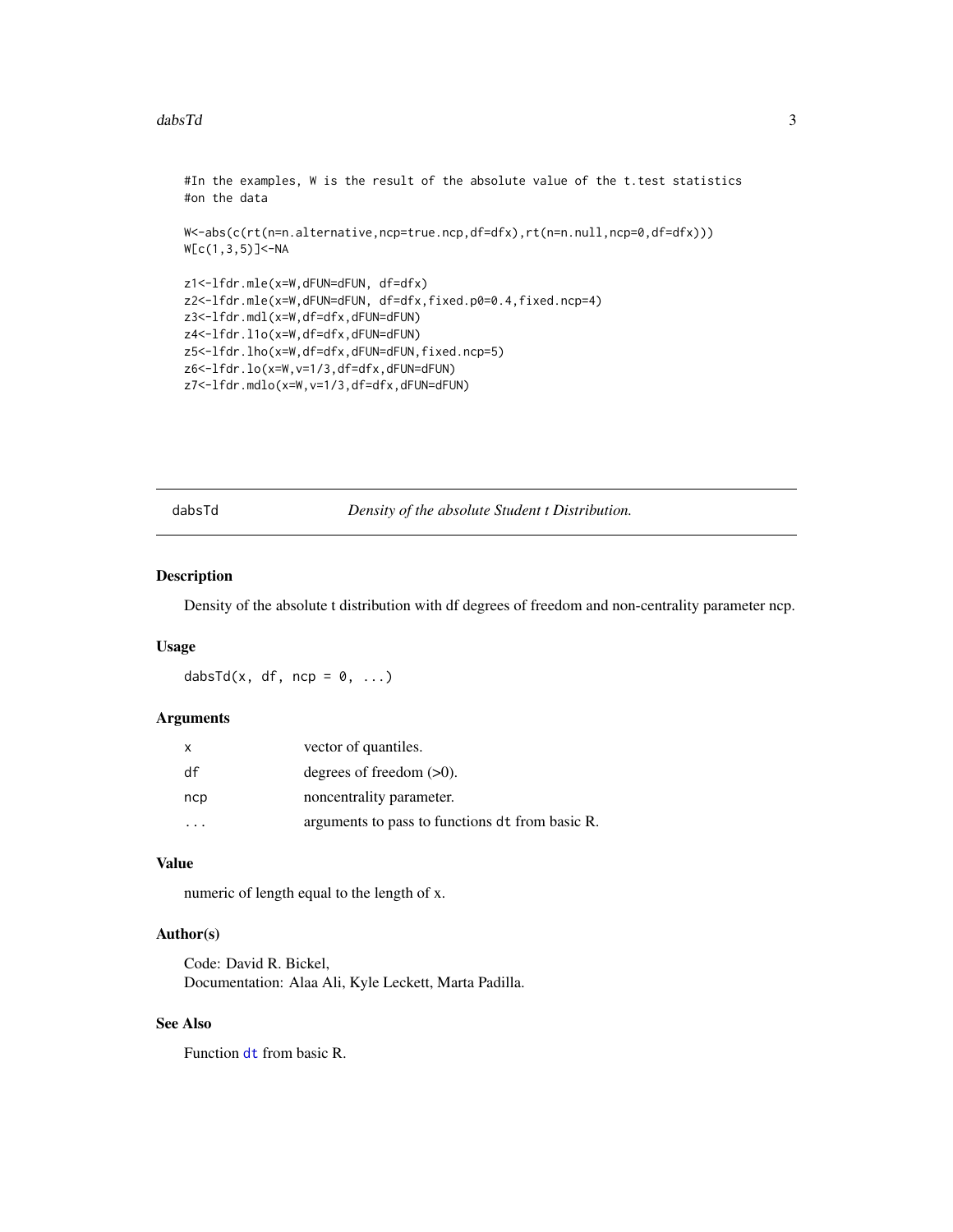### <span id="page-3-0"></span>Examples

```
z1 < -dabsTd(x = c(1:4), df = 3, ncp = 3)
```
lfdr.lho, lfdr.l1o *Leave-one-out (L1O) and leave-half-out (LHO) method for LFDR estimation.*

# <span id="page-3-1"></span>Description

Estimate the local false discovery rate using the leave-one-out method (L1O) or the leave-half-out method (LHO).

# Usage

lfdr.l1o(x, dFUN = dabsTd, lower.ncp = 0.001, upper.ncp = 20, lower.p0 = 0, upper.p0 = 1, fixed.p0 = NULL, fixed.ncp = NULL,  $d0 = 0, ...$ ) lfdr.lho(x, dFUN = dabsTd, lower.ncp = 0.001, upper.ncp = 20, lower.p0 = 0, upper.p0 = 1, fixed.p0 = NULL, fixed.ncp = NULL,  $d0 = 0, ...$ )  $1fdr.lo(x, dFW = dabsTd, lower.ncp = 0.001, upper.ncp = 20, lower.p0 = 0,$ upper.p0 = 1, fixed.p0 = NULL, fixed.ncp = NULL,  $v = 0$ , d0 = 0, ...)

#### Arguments

| Input numeric vector of statistics.                                                                                                                                                                            |
|----------------------------------------------------------------------------------------------------------------------------------------------------------------------------------------------------------------|
| Density function; default dabsTd (from absolute value of the Student t distribu-<br>tion)                                                                                                                      |
| The lowerbound of the location parameter of dFUN (noncentrality parameter for<br>default dFUN=dabsTd); default value is 0.001                                                                                  |
| The upperbound of the location parameter of dFUN (noncentrality parameter for<br>default dFUN=dabsTd); default value is 20                                                                                     |
| The lowerbound of p0 (proportion of unaffected features (null hypothesis)); de-<br>fault value is 0                                                                                                            |
| The upperbound of p0 (proportion of unaffected features (null hypothesis)); de-<br>fault value is 1                                                                                                            |
| A fixed value of p0 (proportion of unaffected features (null hypothesis)); default<br>value is NULL                                                                                                            |
| A fixed value of the location parameter of dFUN (noncentrality parameter for<br>default dFUN=dabsTd); default value is NULL                                                                                    |
| $v$ in [0,1], portion of one feature that is considered in turn to estimate the LFDR;<br>default value is $v=0$ (for 1fdr.11o (L1O)) and $v=1/2$ (for 1fdr.1ho (LHO)).<br>For other values of v, use 1fdr. lo. |
| the numeric value of the null hypothesis for dFUN, default value is 0.                                                                                                                                         |
| Other parameters to pass to dFUN (see notes and examples).                                                                                                                                                     |
|                                                                                                                                                                                                                |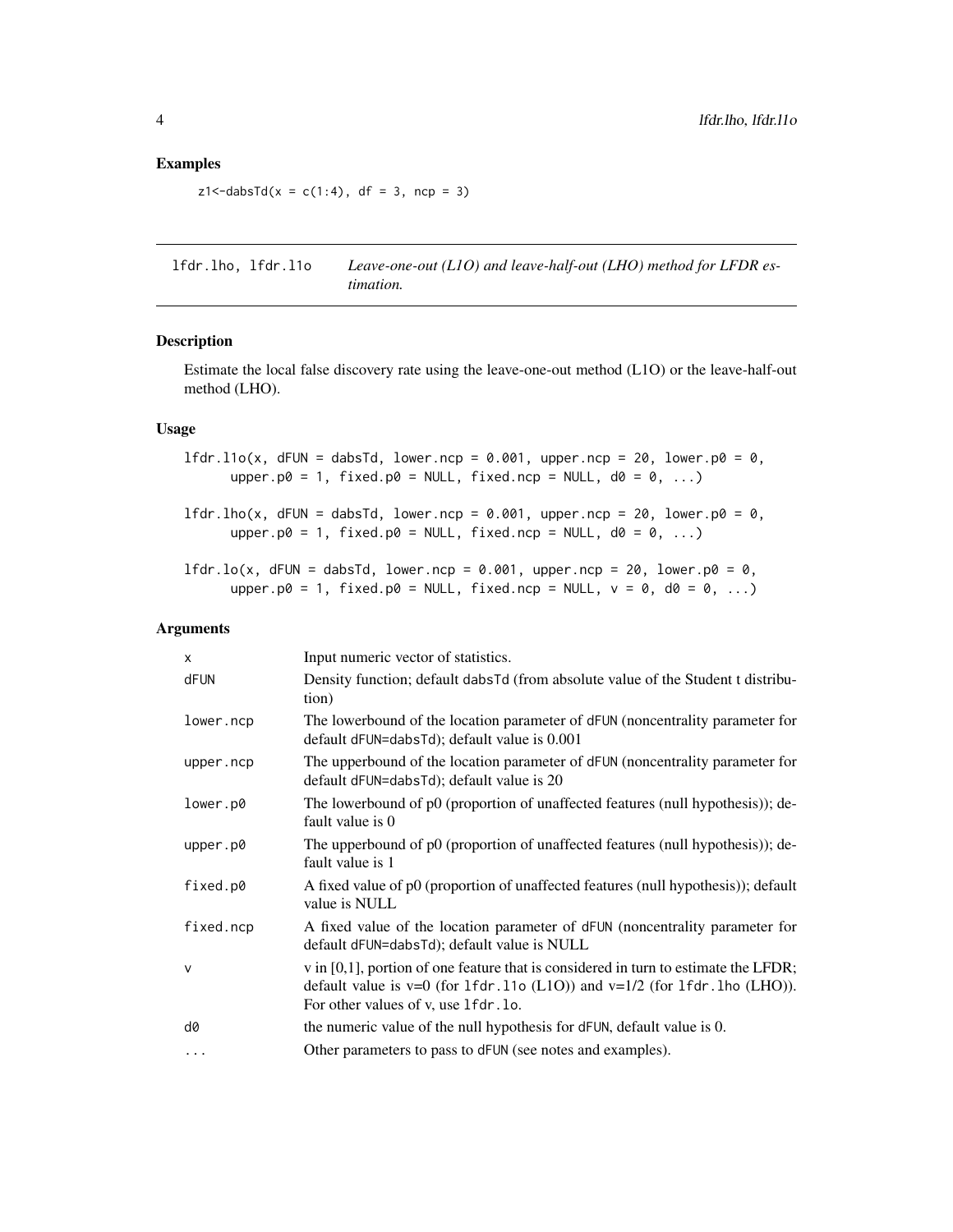### <span id="page-4-0"></span>Value

A list with:

| LFDR.hat | estimates of the LFDR                                                                                                    |
|----------|--------------------------------------------------------------------------------------------------------------------------|
| p0.hat   | estimate of the proportion of unaffected features p0 (true null hypothesis).                                             |
| ncp.hat  | estimate of the location parameter of the distribution dFUN (ncp: noncentrality<br>parameter of dFUN=dabsTd by default). |
| info     | method name and information about computation failure.                                                                   |

#### Note

- Requires fixed.p0=NULL.

- The probability density function (dFUN) can be set to any other distribution, adapted so that the location parameter corresponds to ncp, other parameter to df and any other can be passed to dFUN by the dots (see examples in [lfdr.mle](#page-7-1)).

- If computation fails for all features, p0.hat is set to NA and so is LFDR.hat, which is a vector of NA with lengh equal to the number of features. If it fails for a given feature, only the resulting LFDR for that feature is set to NA. Error messages are not suppressed.

#### Author(s)

Code: Marta Padilla Documentation: Alaa Ali, Kyle Leckett, Marta Padilla.

### References

Padilla, M., & Bickel, D. R. (2012). Estimators of the local false discovery rate designed for small numbers of tests. Statistical Applications in Genetics and Molecular Biology, 11(5), art. 4.

# See Also

[lfdr.mle](#page-7-1), [lfdr.mdl](#page-5-1).

```
dfx \langle - 4;n.alt \langle - 1;n.null \langle - 4;true.ncp \langle - 7
#numeric imput data: statistics of the data with missing values (removed internally)
#(result of a absolute t.test statistics on the data)
W<-abs(c(rt(n=n.alt,ncp=true.ncp,df=dfx),rt(n=n.null,ncp=0,df=dfx)))W[3]<-NA
```

```
z1<-lfdr.l1o(x=W,df=dfx)
z2<-lfdr.lho(x=W,df=dfx,fixed.ncp=10)
z3<-lfdr.lo(x=W,df=dfx,v=1/3,fixed.p0=0.3)
```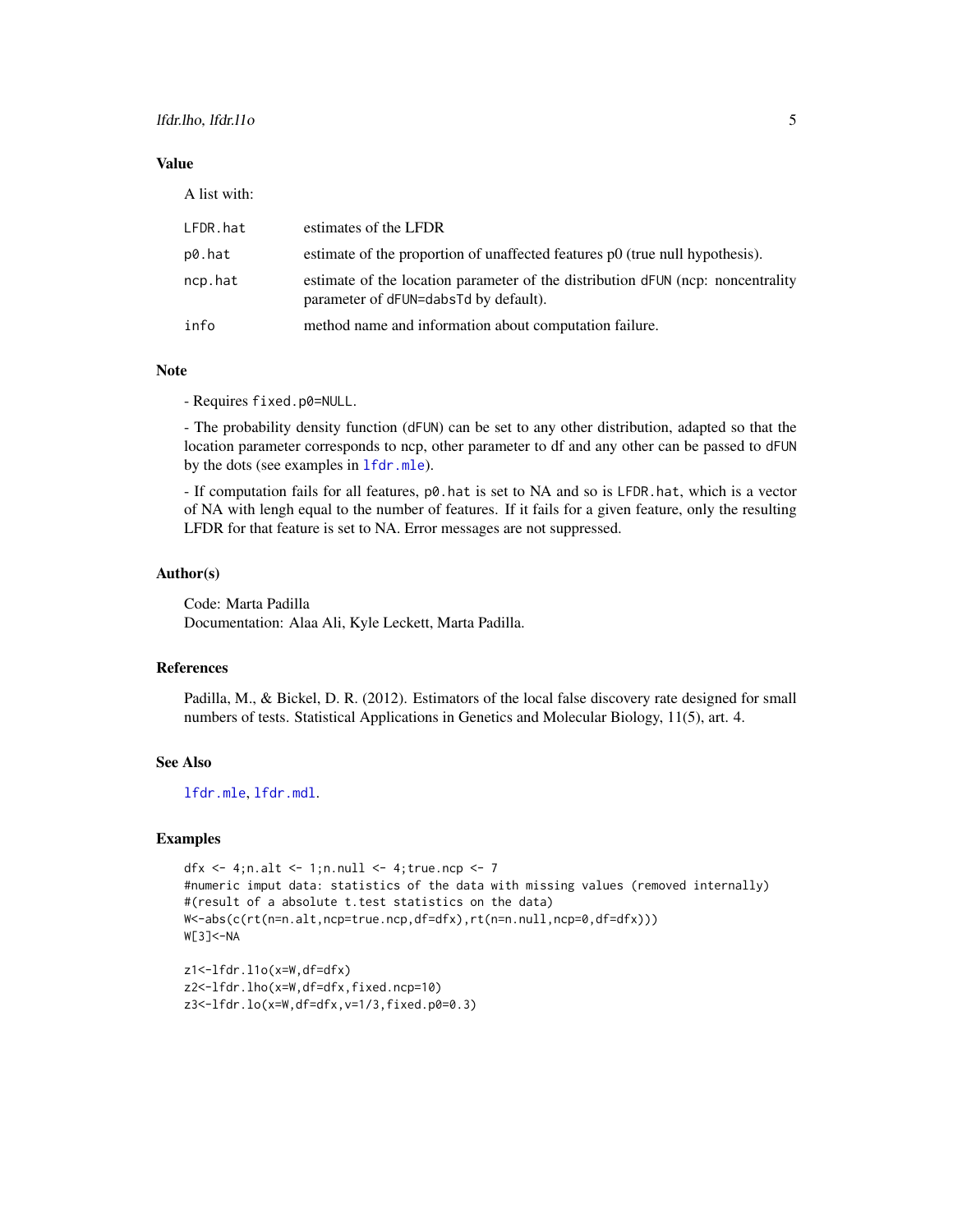<span id="page-5-1"></span><span id="page-5-0"></span>

# Description

Estimate the local false discovery rate using the minimum description length (MDL) method.

# Usage

```
lfdr.mdl(x, dFUN = dabsTd, lower.ncp = 0.001, upper.ncp = 20, lower.p0 = 0,
        upper.p0 = 1, fixed.p0 = NULL, fixed.ncp = NULL, d0 = 0, ...)
1fdr.mdlo(x, v = 0, dFUN = dabsTd, lower.ncp = 0.001, upper.ncp = 20,
        lower.p0 = 0, upper.p0 = 1, fixed.p0 = NULL, fixed.ncp = NULL,
        d\emptyset = \emptyset, \ldots
```
# Arguments

| $\times$     | Input numeric vector of statistics.                                                                                                                                                                             |
|--------------|-----------------------------------------------------------------------------------------------------------------------------------------------------------------------------------------------------------------|
| dFUN         | Density function; default dabsTd (from absolute value of the Student t distribu-<br>tion)                                                                                                                       |
| $\mathsf{V}$ | $v$ in [0,1], portion of one feature that is considered in turn to estimate the LFDR;<br>default value is $v=0$ (for 1fdr.11o (L1O)) and $v=1/2$ (for 1fdr.1ho (LHO)).<br>For other values of v, use 1 fdr. lo. |
| lower.ncp    | The lowerbound of the location parameter of dFUN (noncentrality parameter for<br>default dFUN=dabsTd); default value is 0.001                                                                                   |
| upper.ncp    | The upperbound of the location parameter of dFUN (noncentrality parameter for<br>default dFUN=dabsTd); default value is 20                                                                                      |
| lower.p0     | The lowerbound of p0 (proportion of unaffected features (null hypothesis)); de-<br>fault value is 0                                                                                                             |
| upper.p0     | The upperbound of p0 (proportion of unaffected features (null hypothesis)); de-<br>fault value is 1                                                                                                             |
| fixed.p0     | A fixed value of p0 (proportion of unaffected features (null hypothesis)); default<br>value is NULL                                                                                                             |
| fixed.ncp    | A fixed value of the location parameter of dFUN (noncentrality parameter for<br>default dFUN=dabsTd); default value is NULL                                                                                     |
| d0           | the numeric value of the null hypothesis for dFUN, default value is 0.                                                                                                                                          |
| $\cdots$     | Other parameters to pass to dFUN (see notes and examples).                                                                                                                                                      |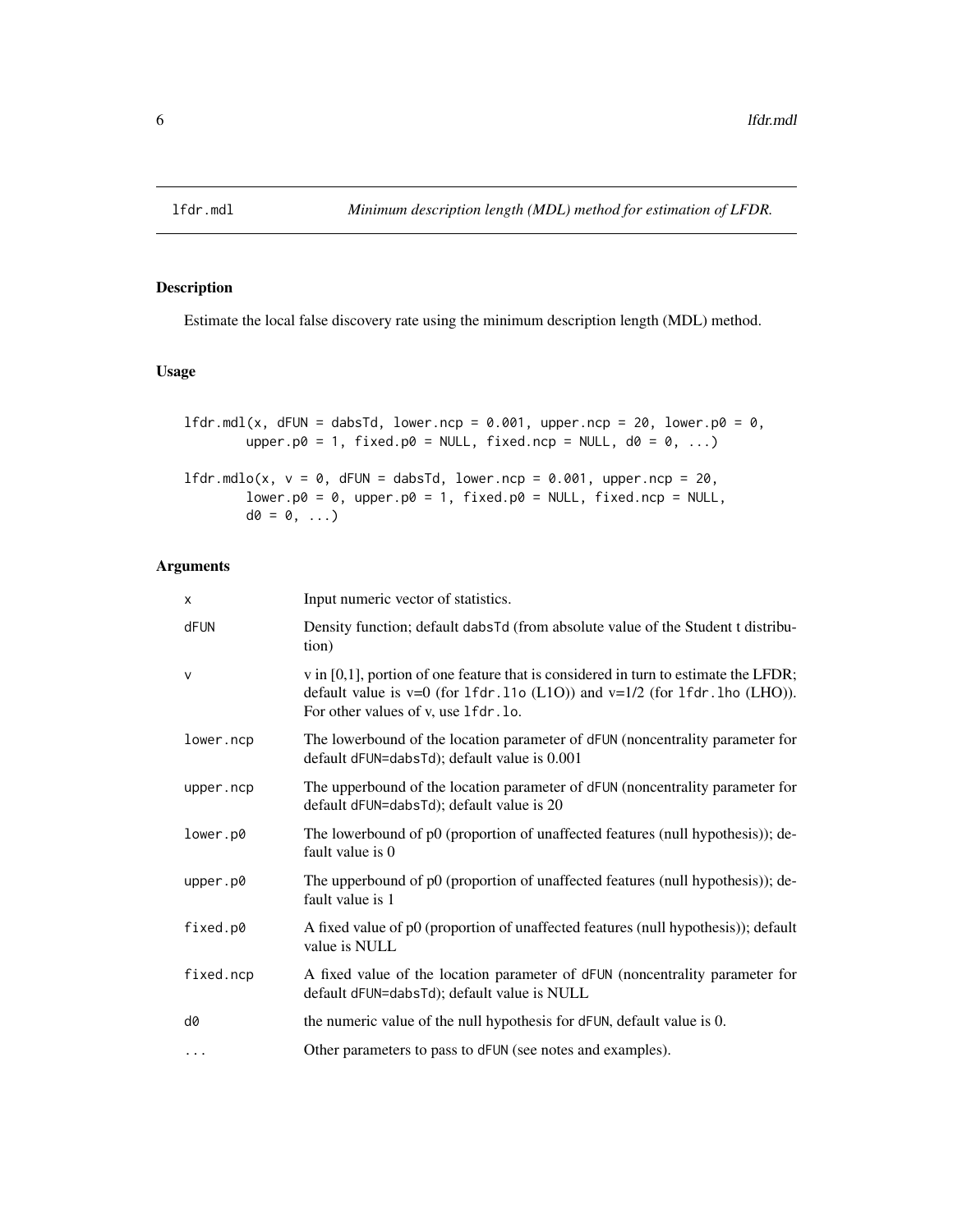#### <span id="page-6-0"></span>lfdr.mdl 7

### Value

A list with:

| LFDR.hat | estimates of the LFDR                                                                                                    |
|----------|--------------------------------------------------------------------------------------------------------------------------|
| p0.hat   | estimate of the proportion of unaffected features p0 (true null hypothesis).                                             |
| ncp.hat  | estimate of the location parameter of the distribution dFUN (ncp: noncentrality<br>parameter of dFUN=dabsTd by default). |
| info     | method name and information about computation failure.                                                                   |

#### **Note**

- The probability density function (dFUN) can be set to any other distribution, adapted so that the location parameter corresponds to ncp, other parameter to df and any other can be passed to dFUN by the dots (see examples in [lfdr.mle](#page-7-1)).

- If computation fails for all features, p0.hat is set to NA and so is LFDR.hat, which is a vector of NA with lengh equal to the number of features. If it fails for a given feature, only the resulting LFDR for that feature is set to NA. Error messages are not suppressed.

# Author(s)

Code: Marta Padilla Documentation: Alaa Ali, Kyle Leckett, Marta Padilla.

#### References

Bickel, D. R. (2010). Minimum description length methods of medium-scale simultaneous inference. arXiv preprint arXiv:1009.5981.

Padilla, M., & Bickel, D. R. (2012). Estimators of the local false discovery rate designed for small numbers of tests. Statistical Applications in Genetics and Molecular Biology, 11(5), art. 4.

### See Also

[lfdr.mle](#page-7-1), [lfdr.l1o](#page-3-1).

```
dfx \langle - 4;n.alt \langle - 1;n.null \langle - 4;true.ncp \langle - 7
#numeric imput data: statistics of the data with missing values (removed internally)
#(result of a absolute t.test statistics on the data)
W<-abs(c(rt(n=n.alt,ncp=true.ncp,df=dfx),rt(n=n.null,ncp=0,df=dfx)))
W[3]<-NA
```

```
z1<-lfdr.mdl(x=W,df=dfx)
z2<-lfdr.mdl(x=W,df=dfx,fixed.ncp=10)
z3<-lfdr.mdlo(x=W,df=dfx,v=1/3,fixed.p0=0.3)
```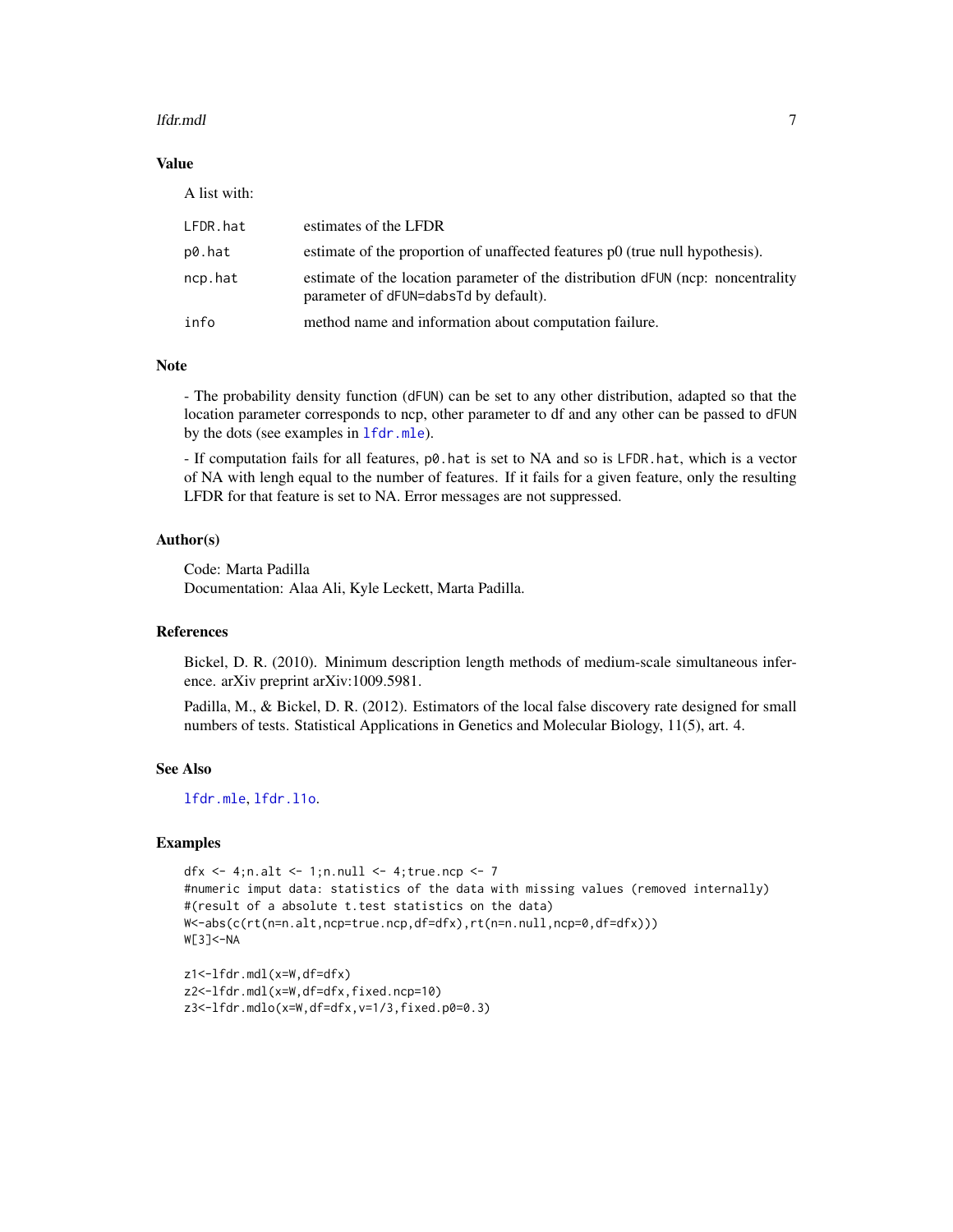<span id="page-7-1"></span><span id="page-7-0"></span>

# Description

Estimates the local false discovery rate by the Type II maximum likelihood estimates (MLE).

# Usage

lfdr.mle(x, dFUN = dabsTd, lower.ncp = 0.001, upper.ncp = 20, lower.p0 = 0, upper.p0 = 1, fixed.p0 = NULL, fixed.ncp = NULL,  $d0 = 0, ...$ 

# Arguments

| X         | Input numeric vector of statistics.                                                                                           |
|-----------|-------------------------------------------------------------------------------------------------------------------------------|
| dFUN      | Density function; default dabsTd (from absolute value of the Student t distribu-<br>tion)                                     |
| lower.ncp | The lowerbound of the location parameter of dFUN (noncentrality parameter for<br>default dFUN=dabsTd); default value is 0.001 |
| upper.ncp | The upperbound of the location parameter of dFUN (noncentrality parameter for<br>default dFUN=dabsTd); default value is 20    |
| lower.p0  | The lowerbound of p0 (proportion of unaffected features (null hypothesis)); de-<br>fault value is 0                           |
| upper.p0  | The upperbound of p0 (proportion of unaffected features (null hypothesis)); de-<br>fault value is 1                           |
| fixed.p0  | A fixed value of p0 (proportion of unaffected features (null hypothesis)); default<br>value is NULL                           |
| fixed.ncp | A fixed value of the location parameter of dFUN (noncentrality parameter for<br>default dFUN=dabsTd); default value is NULL   |
| d0        | the numeric value of the null hypothesis for dFUN, default value is 0.                                                        |
| $\cdots$  | Other parameters to pass to dFUN (see notes and examples).                                                                    |

#### Value

A list with:

| LFDR.hat | estimates of the LFDR                                                                                                    |
|----------|--------------------------------------------------------------------------------------------------------------------------|
| p0.hat   | estimate of the proportion of unaffected features p0 (true null hypothesis).                                             |
| ncp.hat  | estimate of the location parameter of the distribution dFUN (ncp: noncentrality<br>parameter of dFUN=dabsTd by default). |
| info     | method name and information about computation failure.                                                                   |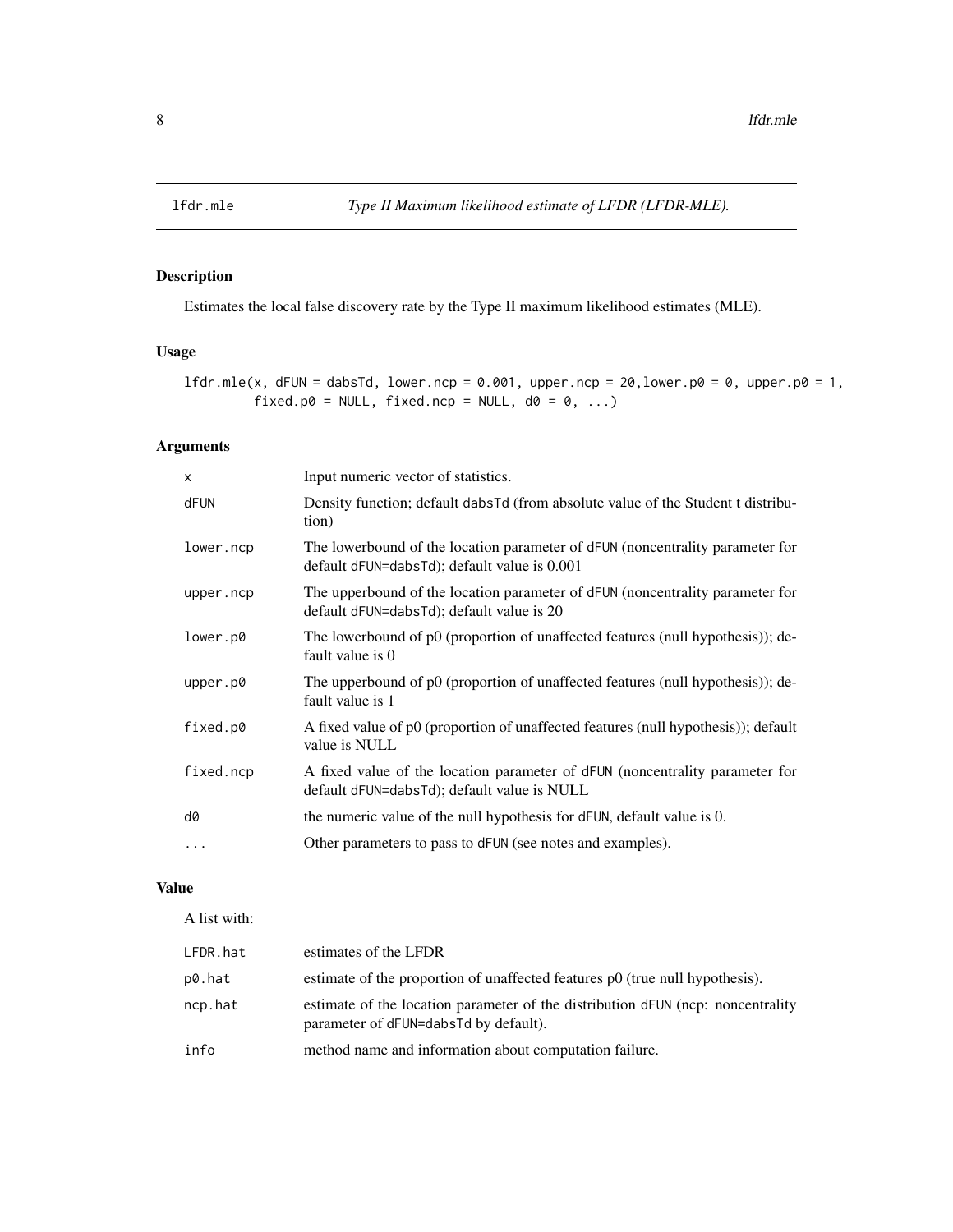#### <span id="page-8-0"></span>lfdr.mle 99

#### Note

- The probability density function (dFUN) can be set to any other distribution, adapted so that the location parameter corresponds to ncp, other parameter to df and any other can be passed to dFUN by the dots (see examples in [lfdr.mle](#page-7-1)).

- If computation fails for all features, p0.hat is set to NA and so is LFDR.hat, which is a vector of NA with lengh equal to the number of features. If it fails for a given feature, only the resulting LFDR for that feature is set to NA. Error messages are not suppressed.

#### Author(s)

Code: Ye Yang, Marta Padilla, Zhenyu Yang, Zuojing Li, Corey M. Yanofsky Documentation: Alaa Ali, Kyle Leckett, Marta Padilla.

#### References

Yang, Y., & Bickel, D. R. (2010). Minimum description length and empirical Bayes methods of identifying SNPs associated with disease. Technical Report, Ottawa Institute of Systems Biology, COBRA Preprint Series, Article 74, available at biostats.bepress.com/cobra/ps/art74.

Bickel, D. R. (2010). Minimum description length methods of medium-scale simultaneous inference. arXiv preprint arXiv:1009.5981.

Padilla, M., & Bickel, D. R. (2012). Estimators of the local false discovery rate designed for small numbers of tests. Statistical Applications in Genetics and Molecular Biology, 11(5), art. 4.

#### See Also

[lfdr.mdl](#page-5-1), [lfdr.l1o](#page-3-1), [lfdr.lho](#page-3-1).

```
#numeric imput data: statistics of the data with missing values (removed internally)
#(result of a absolute t.test statistics on the data)
dfx \langle - 4;n.alt \langle - 1;n.null \langle - 4;true.ncp \langle - 7
W<-abs(c(rt(n=n.alt,ncp=true.ncp,df=dfx),rt(n=n.null,ncp=0,df=dfx)))
W[3]<-NA
```

```
z1<-lfdr.mle(x=W,dFUN=dabsTd, df=dfx)
z2<-lfdr.mle(x=W,dFUN=dabsTd, df=dfx, fixed.p0=0.4, fixed.ncp=4)
```

```
#other dFUN -------
#NOTE: arguments for dFUN are x, df, ncp. If dFUN has other arguments,
#please adapt them. For example:
```

```
new.df<-function(x,df,ncp,...){df(x=x,ncp=ncp,df1=df,...)}
z3<-lfdr.mle(x=W,df=dfx,dFUN=new.df,df2=5)
```